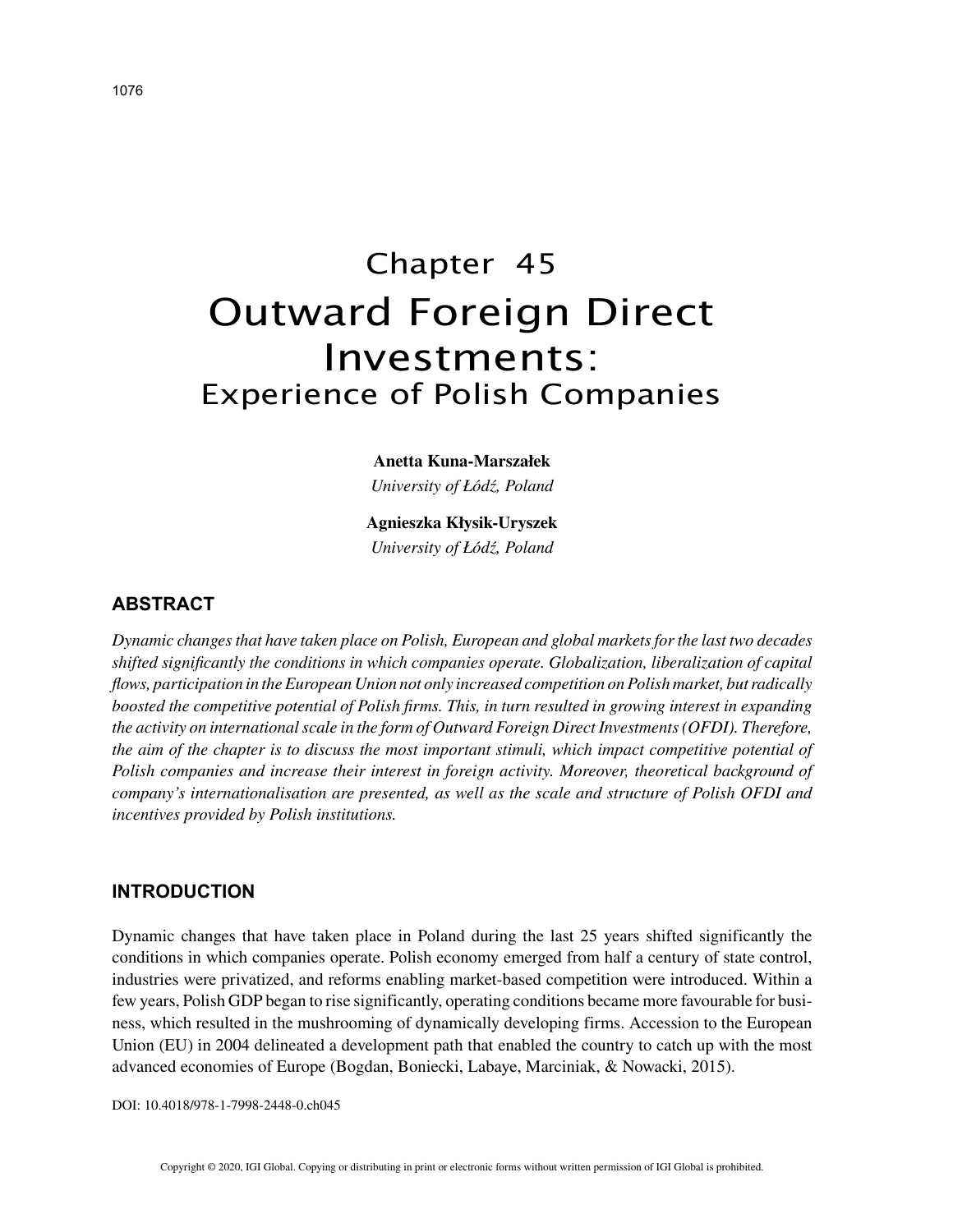#### *Outward Foreign Direct Investments*

Recent two decades are marked with a clearly increasing potential of Polish enterprises, which is reflected not only in their increased activity in the internal market but, primarily, abroad. More and more often international expansion takes a form of outward foreign direct investments (OFDI), which (due to political and legal restrictions) practically did not exist before 1990. The Europe Agreement signed in 1994 and establishing an association between the European Communities and their Member States and Poland gave more freedom in the movement of capital. However, real investment boom took place only in the last decade.

The main research task of the chapter is to investigate the scale, structure, and directions of Poland's OFDI. Moreover, the authors present conditions, which increased the competitive opportunities of Polish companies and their interest in OFDI. The chapter consists of four major parts. Theoretical concepts, which explain internationalisation models for companies, are reviewed in the Background. The second part outlines Polish transformation experiences since 1989 and the main directions of the political and economic changes during the last 25 years, which have influenced the development of entrepreneurship in Polish firms. The third one discusses the conditions that encouraged Polish firms to start their FDI activity as well as the main motives behind the process. The fourth part presents the picture of Polish OFDI, their scale, structure, sectorial patterns and directions in light of the current theories and existing research.

The study uses statistical data obtained from the Central Statistical Office of Poland (in Polish: Główny Urząd Statystyczny (GUS)). Although data available from the National Bank of Poland ((in Polish: Narodowy Bank Polski (NBP)) cover a longer research period, data from GUS enable a more detailed analysis of the phenomenon in question.

#### **BACKGROUND**

The process of internationalisation of enterprises is defined in various ways by scholars and academics. Mostly, the term "internationalisation" is connected with the expansion of enterprises to foreign markets, which is closely linked to progressing globalisation, including liberalisation of trade and capital flows and technological progress. It depends, inter alia, on the motivation or propensity of economic operators to go international and results from the engagement of their own resources or getting involved in various forms of cooperation with foreign partners. Thus, Wind, Douglas, and Perlmutter (1973) stress that internationalisation is a process where the specific conduct of enterprises is connected with subsequent stages in the evolution of international operations. Johanson and Vahlne (1977), Johanson and Mattson (1993), and Calof and Beamish (1995) understand internationalisation as a process of increasing international involvement and the adjustment of a company's operations to the specificity of the international environment.

Internationalisation is discussed from different angles, e.g., the theory of organisation, strategic management, international management, foreign trade, or regional development. Nowadays, definitions also take into account the relevance of R&D activities undertaken abroad. The approach is visible in Hollensen (2011, p. 41), who claims that one may speak of internationalisation when a company expands its production, sales, R&D, and other activities to foreign markets.

The literature most frequently highlights the evolutionary nature of internationalisation, although it is not always progressive or gradual (Jones  $& \text{Coviello}, 2005$ ). The path of company internationalisation is firmly linked with the development of the industry in which the company operates (Andersson, 2004)